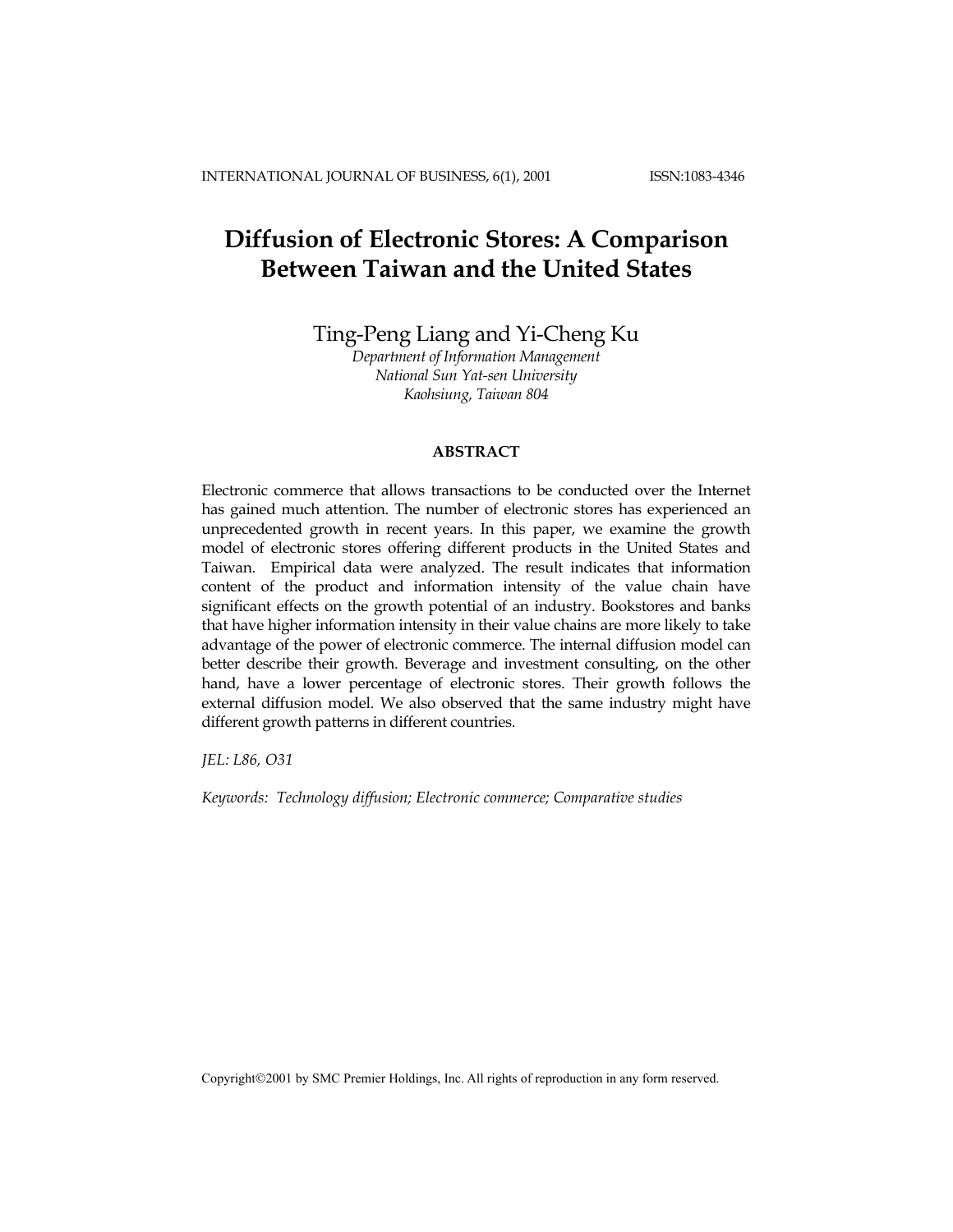## **I. INTRODUCTION**

The rapid growth of Internet users has resulted in an unprecedented increase of electronic stores on the web. The Amazon.com and CDNow.com are well-known examples. Although some web-based stores have been successful in generating sales, followers in other countries may not be as successful as in the United States. Different industries also seem to have different growth speeds and patterns. Therefore, it is interesting to study how electronic stores expand and diffuse in different industries and countries, and what are the factors that may affect the diffusion of electronic stores.

Technology diffusion is a phenomenon that more and more individuals or organizations adopt a certain technology over time. Research in the area focuses on investigating the process and affective factors of adopting a certain technology. In recent years, studies on the diffusion of computer networks have increased (e.g., Sibley, 1990; Goodman, 1994). However, no research has systematically studied the diffusion of electronic stores in a country or across the national border. Given the importance of electronic commerce in the coming century, it is time to have a better understanding of what has been the growing patterns and what are affecting the growth of these stores, which should help us predict their future. This is the objective of the research. More specifically, the objective of the study is three-fold:

(1) Investigate the growth and diffusion of on-line transaction functions in Internet stores,

(2) Analyze whether industrial specificity may affect the adoption of electronic transaction functions, and

(3) Compare whether the diffusion patterns may differ in different countries.

The remainder of the paper is organized as follows. In the next section, nature of on-line transactions and literature in technology diffusion are introduced. Based on the literature, a framework composed of product and market characteristics are proposed in Section 3 for empirical evaluation. The empirical results are discussed in Section 4. Section 5 is the conclusion.

#### **II. LITERATURE REVIEW**

Electronic commerce is generally defined as using Internet to share information, maintain business relationships, or perform commercial activities (Zwass, 1996; Kalakota and Whinston, 1996). This section reviews literature related to factors that affects the adoption of electronic transactions and models of technology diffusion.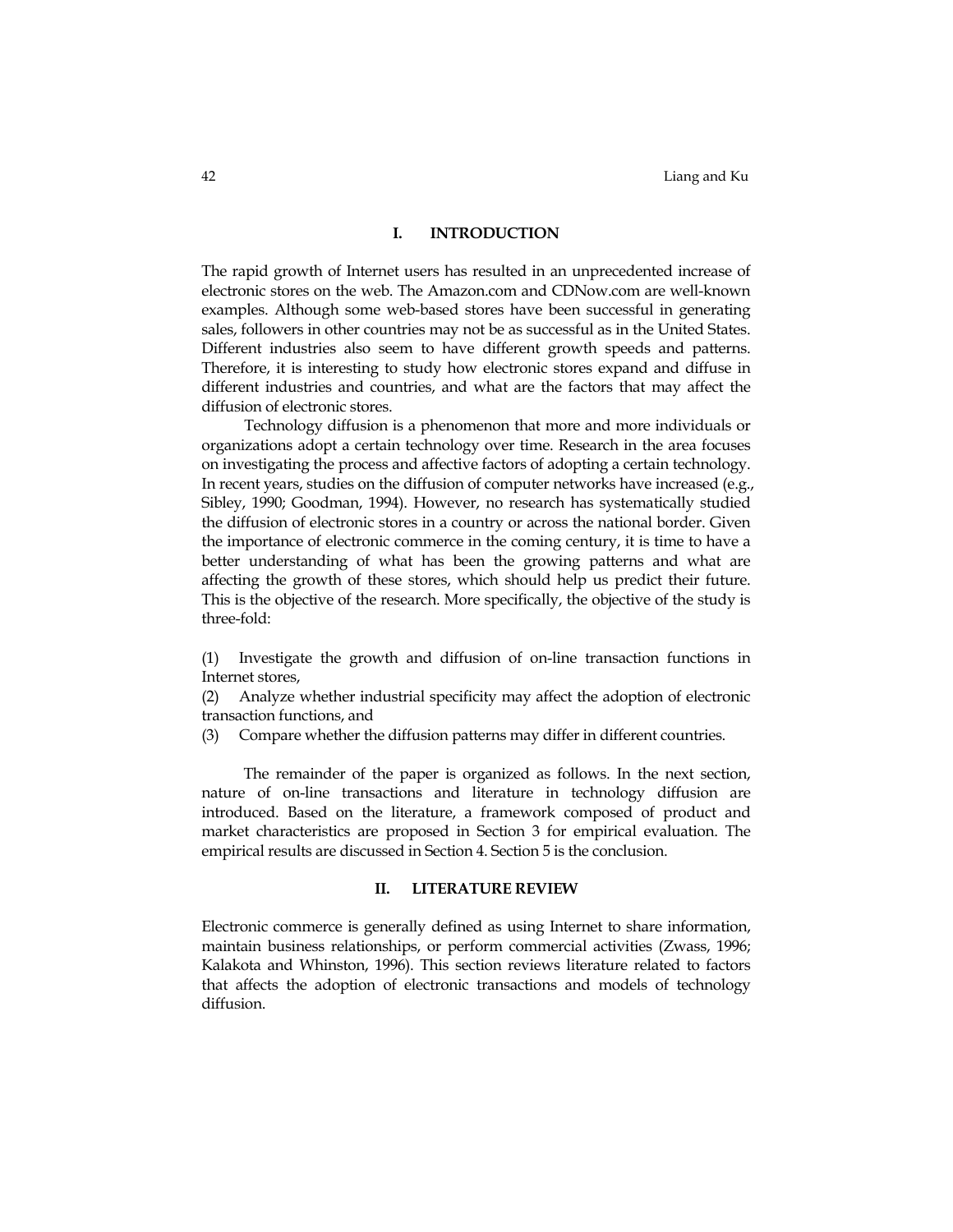#### **A. Factors Affecting on-line Transactions**

Since electronic commerce involves business activities conducted over the Internet, the nature of electronic markets is different from that of traditional markets. Since Internet transmits digital signals, products or services that can be easily digitized seems to have an advantage to fit into the electronic market. The nature of digitizability can be defined in three dimensions: product, process, and channel (Whinston, et al., 1997), as illustrated in Figure 1. Electronic commerce allows virtual product, virtual process, or virtual players in the channel. If an industry that can accommodate all three dimensions, it falls into the black area and is considered to be the most suitable for electronic commerce. The white area is a mixture of electronic and traditional commerce, whereas the gray area is suitable for traditional commerce.





Adapted from Whinston et al,1997

Schwartz (1997) used the information intensity matrix developed by Porter and Millar (1985) to predict the suitability of different products in the electronic market. The information intensity matrix has two dimensions: *information content of the product* and *information intensity of the value chain*. Products with higher information content or higher information intensity in their value chains are assumed to be more suitable for electronic transactions. In fact, this is a pretty popular model for assessing the value of information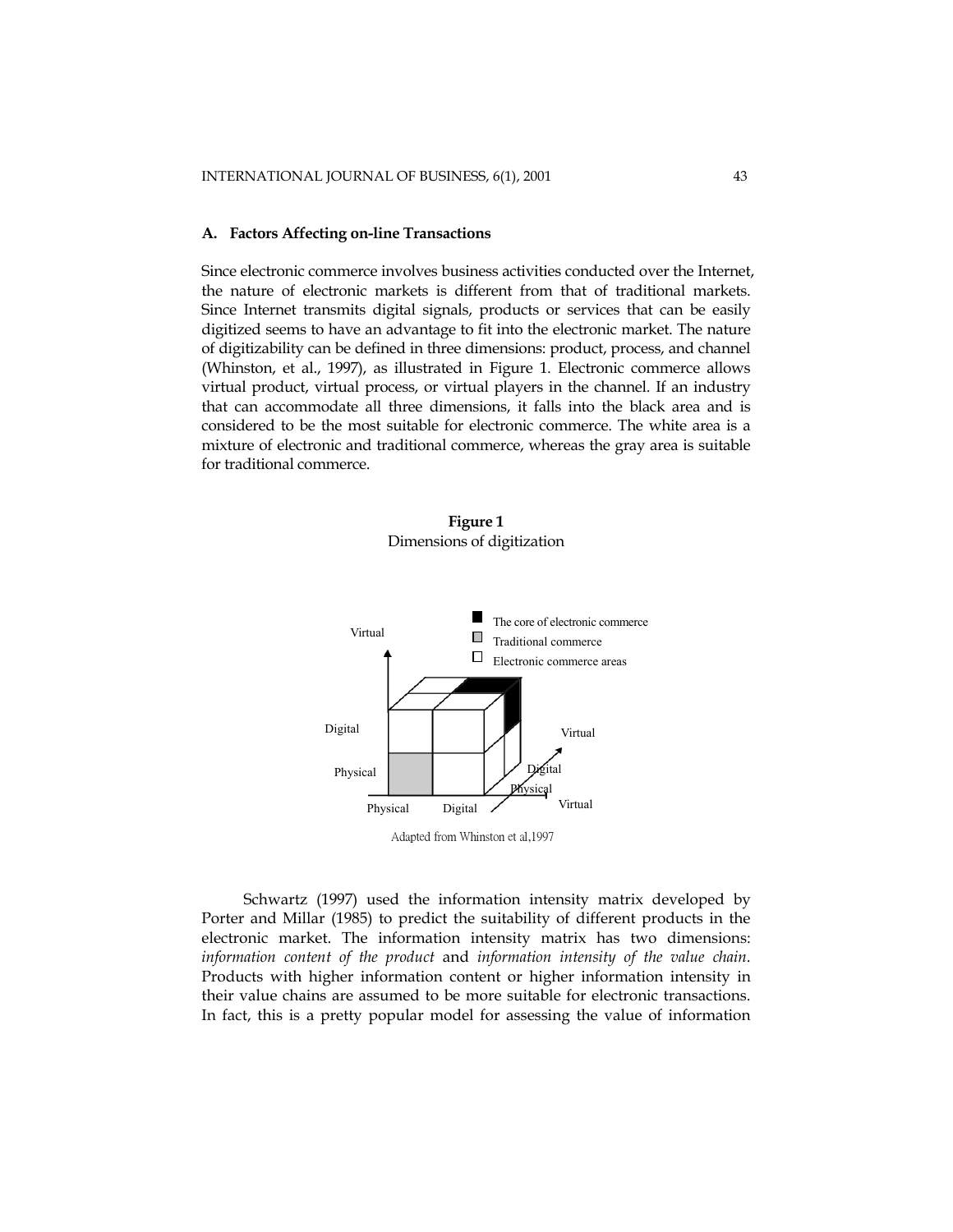technology in different industries. It's obvious that EC is less likely to be adopted if the value of information technology is low in an industry. In a recent research, Palmer and Griffith (1998) found that the information intensity of the value chain is more influential than the information content of the product.

Instead of relying on the characteristics of the product, Liang and Huang (1998) applied the transaction cost theory to explain what determines whether a product is suitable for marketing on the Internet. The result indicates that asset specificity and uncertainty are major concerns for consumers to purchase on-line. In other words, asset specificity and uncertainty of an industry determine the extent to which stores adopt EC.

#### **B. Diffusion Models**

Diffusion is defined as the process by which an innovation is communicated through certain channels over time among the numbers of a social system (Rogers, 1983). Innovation often means new thought or objects that have not been previously explored. Due to curious or other reasons for imitation, innovations can propagate to different interest groups very fast. Diffusion models are mathematical models that can be applied to depict the successive increase in the number of adopters or adopting units over time (Mahajan and peterson, 1985). Therefore, they can be used to predict future distribution of an innovative technology, illustrate possible effect of a policy, or marketing of a new product.

There are three general diffusion models: the internal influence model, the external influence, and the mixed influence model. The basic diffusion model can be expressed as in equation (1):

$$
\frac{dN(t)}{dt} = g(t)[\overline{N} - N(t)]\tag{1}
$$

Where: *N(t)* is the cumulative number of adopters,

*n(t)* is the number of adopters at a given time t,

$$
N(t) = \int_{t_0}^{t} n(t)dt
$$
  
\n
$$
N(t = t_0) = N_0
$$
  
\n
$$
\overline{N} = \text{total number of potential adopters in a social system,}
$$
  
\n
$$
\frac{dN(t)}{dt} = \text{diffusion rate at time t}
$$

 $g(t)$  = diffusion coefficient, i.e., the probability that potential adopters will adopt the innovation at time t.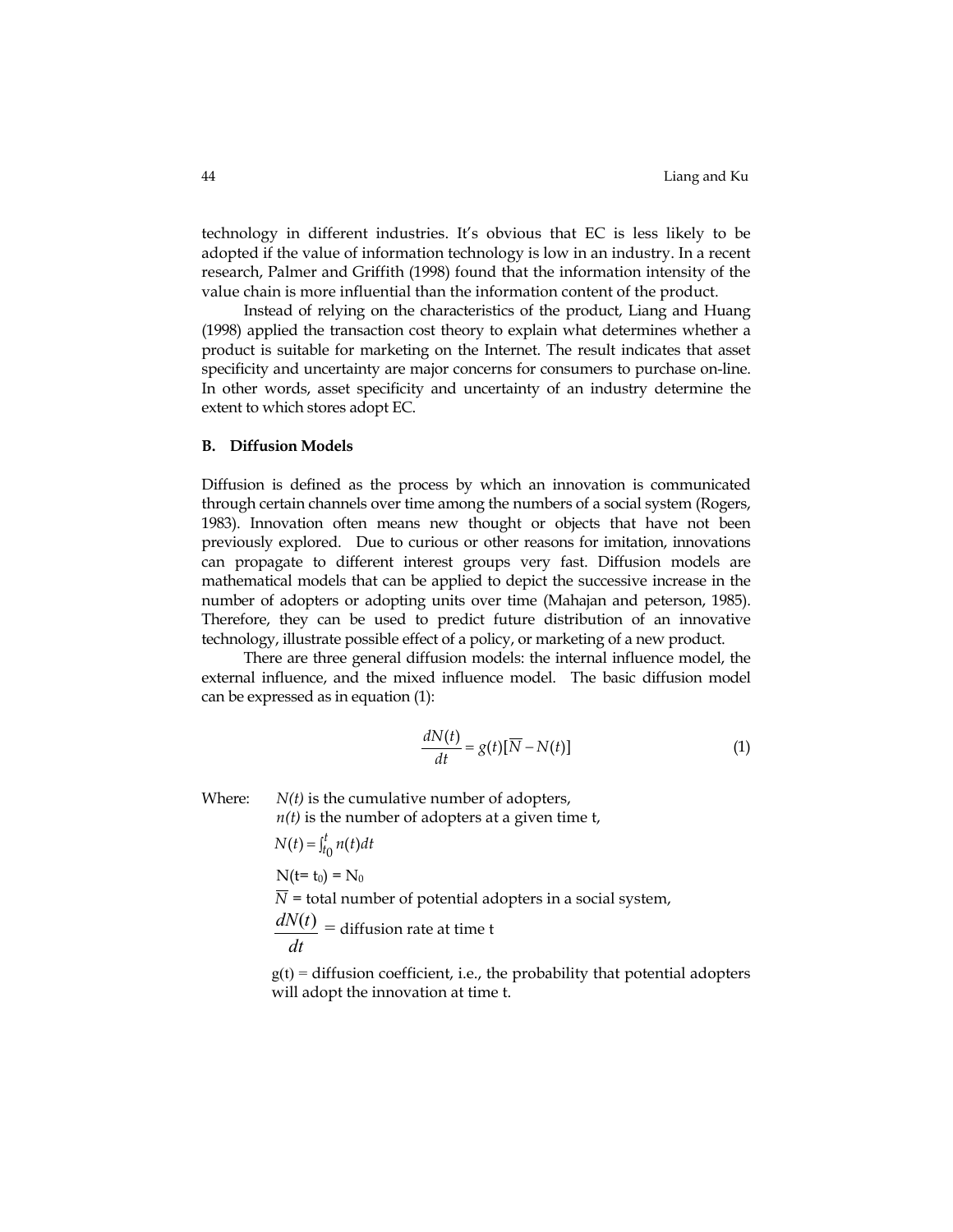The equation indicates that diffusion rate is a function of the difference between total potential adopters and cumulative adopters. The more actual adopters therefore, will eventually resulted in a decreased diffusion rate. The term g(t) is the probability that potential adopters will actually adopt the innovation at time t. It is often affected by the nature of innovation, channel of diffusion, and the nature of the social system. It may be a function of time or a function of cumulative adopters. In previous research, g(t) has been defined into three forms (a, b are parameters):

- (1)  $g(t) = a$ ,
- (2)  $g(t) = bN(t)$
- (3)  $g(t) = a + bN(t)$ .

In (1), the diffusion rate is a constant. The basic diffusion model becomes the following:

$$
\frac{dN(t)}{dt} = a[\overline{N} - N(t)]\tag{2}
$$

The above model is called the external influence model. Because the diffusion rate is not affected by the existing diffusion within the system, the factor that causes further diffusion of the innovation is assumed to be outside the social system.

In (2), the diffusion rate is a function of the cumulative number of adopters. Since the existing adopters are assumed to have effect on future diffusion, the model is called the internal influence model. The internal influence model is as follows:

$$
\frac{dN(t)}{dt} = nN(t)[\overline{N} - N(t)]\tag{3}
$$

In (3), the diffusion rate is a combination of (1) and (2). Hence, it is called a mixed influence model. The equation is in the following:

$$
\frac{dN(t)}{dt} = (a + bN(t))[\overline{N} - N(t)]\tag{4}
$$

By assessing which model fits the growth pattern of an innovation, we may determine the primary factors affecting its diffusion.

## **III. RESEARCH FRAMEWORK AND METHODS**

The above review of literature indicates that factors affecting the diffusion of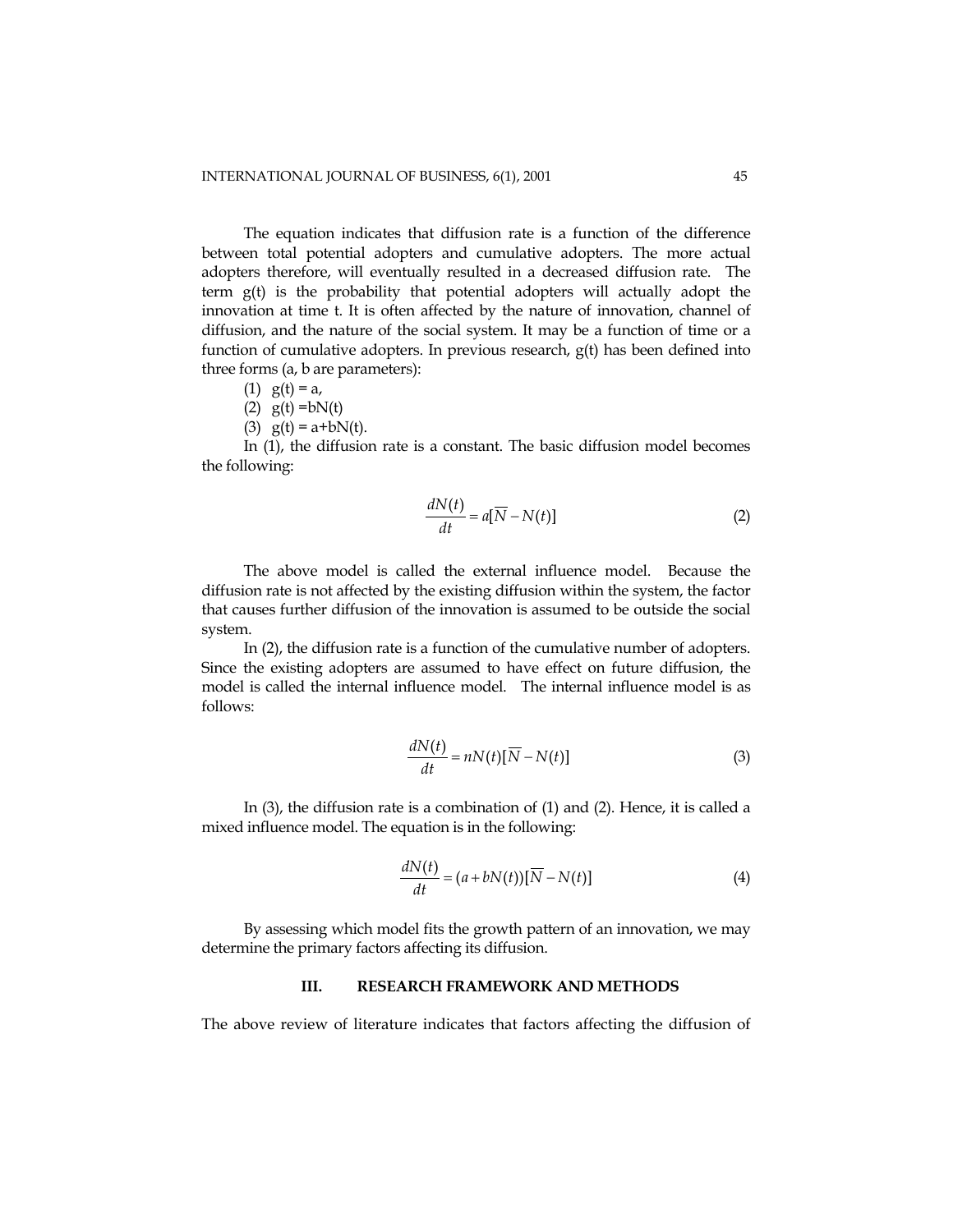electronic stores may include the nature of products, market characteristics, diffusion channel, and innovation agents. In this research, we focus on the nature of industry and market characteristics. The information intensity matrix is used to classify different products. Stores in Taiwan and United States are chosen to illustrate markets of different characteristics. Figure 2 shows the major variables in our research framework.



#### **A. Research Design**

To examine whether the factors have effects, five industries of different characteristics were chosen for observation in our research. The chosen industries were banking, stock brokers, beverage, investment consultant, and bookstores. Their classification is shown in Figure 3. We built diffusion models for banks, investment consultant, beverage, and bookstores and then used stock brokers to validate for consistency. The sample also covers physical, digital, and service products. Books and drinks are physical products that must be delivered in a traditional distribution channel. Stock brokers and banks offer digital products that can be transmitted over the Internet. Investment consultants offer services over the Internet. Theoretically, bookstores should have the highest adoption rate. The adoption rate of banks, investment consultant, and stock brokers should be lower than bookstores, but higher than beverage. The stores for selling drinks should have the lowest adoption rate because both the product and the process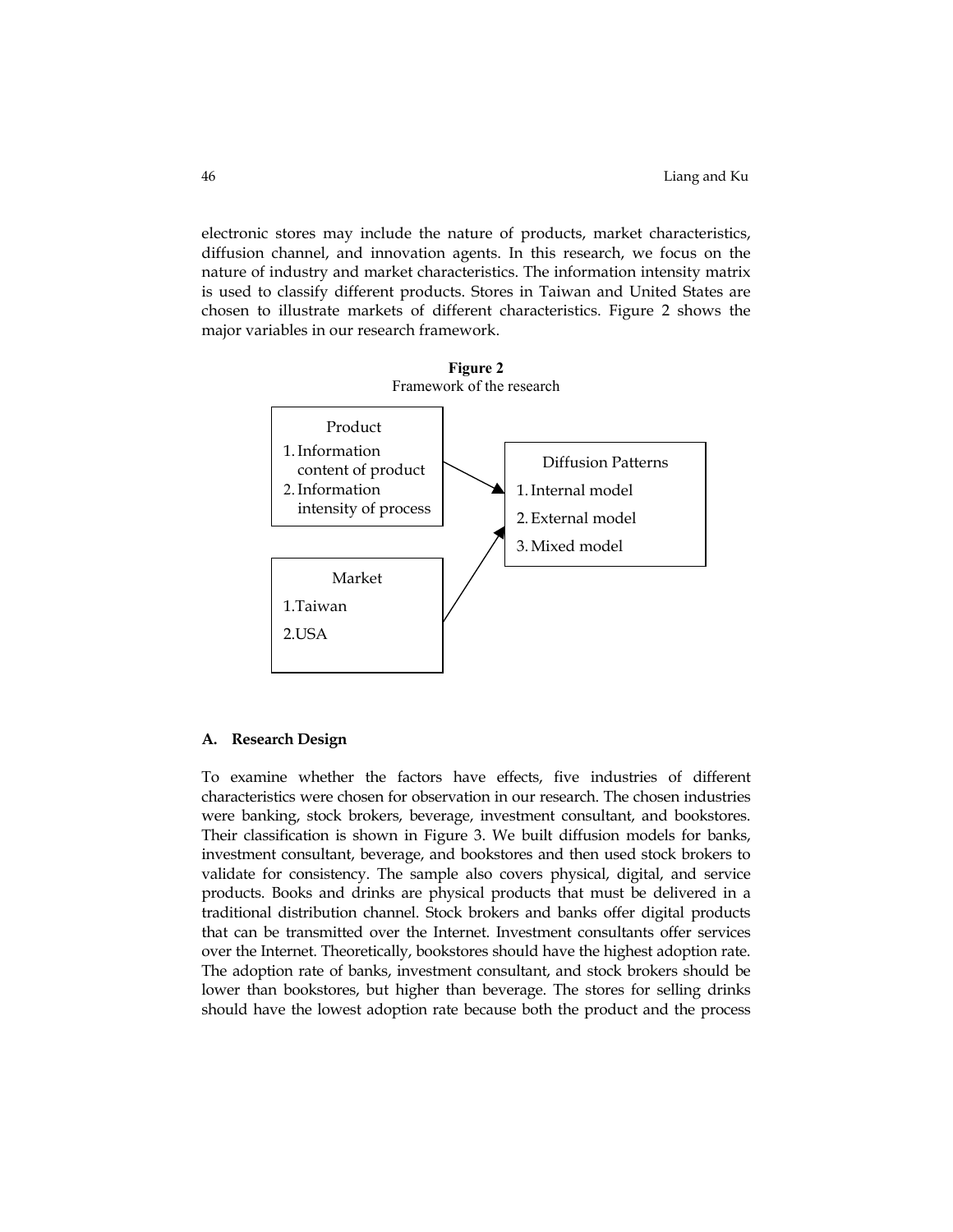have low information density.

Info Content of Product L H Banking Stock broker Info. | H | Banking | Bookstore Intensity of Process H L Beverage Inv. Consultant

**Figure 3**  Classification of sample industries

After choosing the industries, the number of electronic stores in each of the industries in Taiwan and USA were collected from [www.yam.com.tw](http://www.yam.com.tw/) and [www.yahoo.com](http://www.yahoo.com/) every month starting from December 1997. The researcher entered related keywords to find web sites registered at the portal sites and analyze the found web sites to see how many of them offer electronic transaction functions. Since the number of web sites in Taiwan was not very large, all of them were analyzed. The found web sites in the United States were randomly sampled. Table 1 shows the number of sites observed in our research. The effective sample size is the sample size minus those who may be registered incorrectly or disappear in the research process. The selected web sites were analyzed once a month, usually in the period between 20and 25 during the month.

| Salliple of the research |                  |     |                               |     |  |  |
|--------------------------|------------------|-----|-------------------------------|-----|--|--|
| Area                     | Taiwan           |     | Total                         |     |  |  |
| Industry                 | Effective sample |     | Total sample Effective sample |     |  |  |
| Bank                     | 41               | 191 | 176                           | 217 |  |  |
| <b>Bookstore</b>         | 41               | 166 | 121                           | 162 |  |  |
| Beverage                 | 23               | 166 | 104                           | 127 |  |  |
| Inv. Consultant          | 64               | 127 | 109                           | 173 |  |  |
| Stock broker             | 26               | 148 | 64                            | 190 |  |  |

**Table 1**  Sample of the research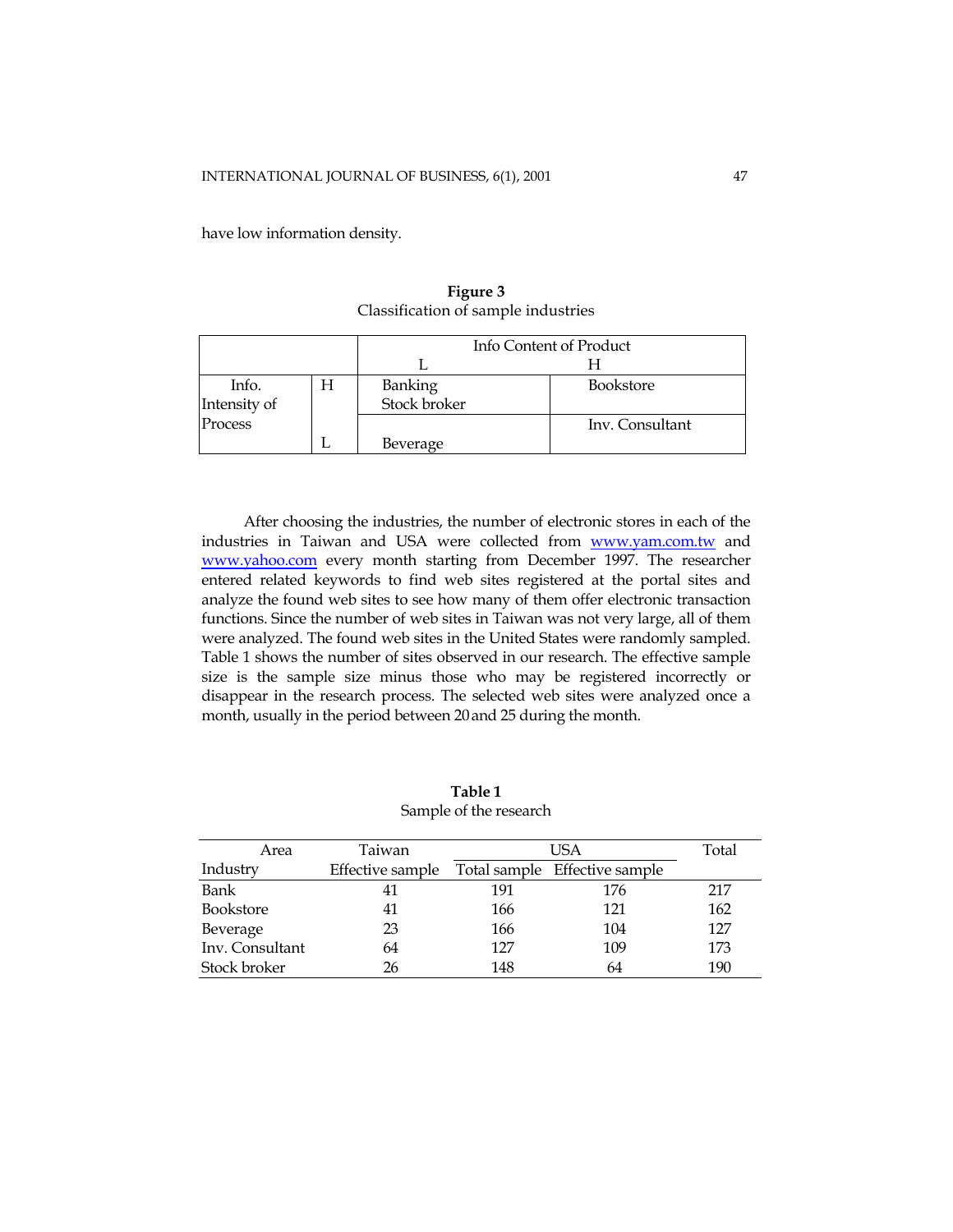## **IV. RESEARCH FINDINGS**

We analyze the content of their web pages to determine whether the stores offer EC functions, and then calculate the increase of the percentage of firms that offers EC functions. The growth data of EC stores in different industries from December 1997 to November 1998 in the United States and Taiwan are shown in Figures 4 and 5, respectively.



**Figure 4**  Growth of different industries in the United States

We can see from the figures that different industries have quite different growth patterns. The same industry in different countries also differs in their growth. In December 1997 for example, banks and bookstores in Taiwan had 41% of their web sites with EC functions, but banks kept growing to 68% in November 1998, which is much higher than the 51% for bookstores in November 1998. The investment consultant had 23% in December 1997, but its growth rate was pretty good. Drinks had the lowest adoption rate and growth rate. The electronic stores in the United States are a little different from those in Taiwan. The adoption rate of bookstores was near 80% by November 1998, which is much higher than the 51% in Taiwan. The adoption rates of banks and drinks in the United States were higher than that of investment consultant, which is different from the case in Taiwan.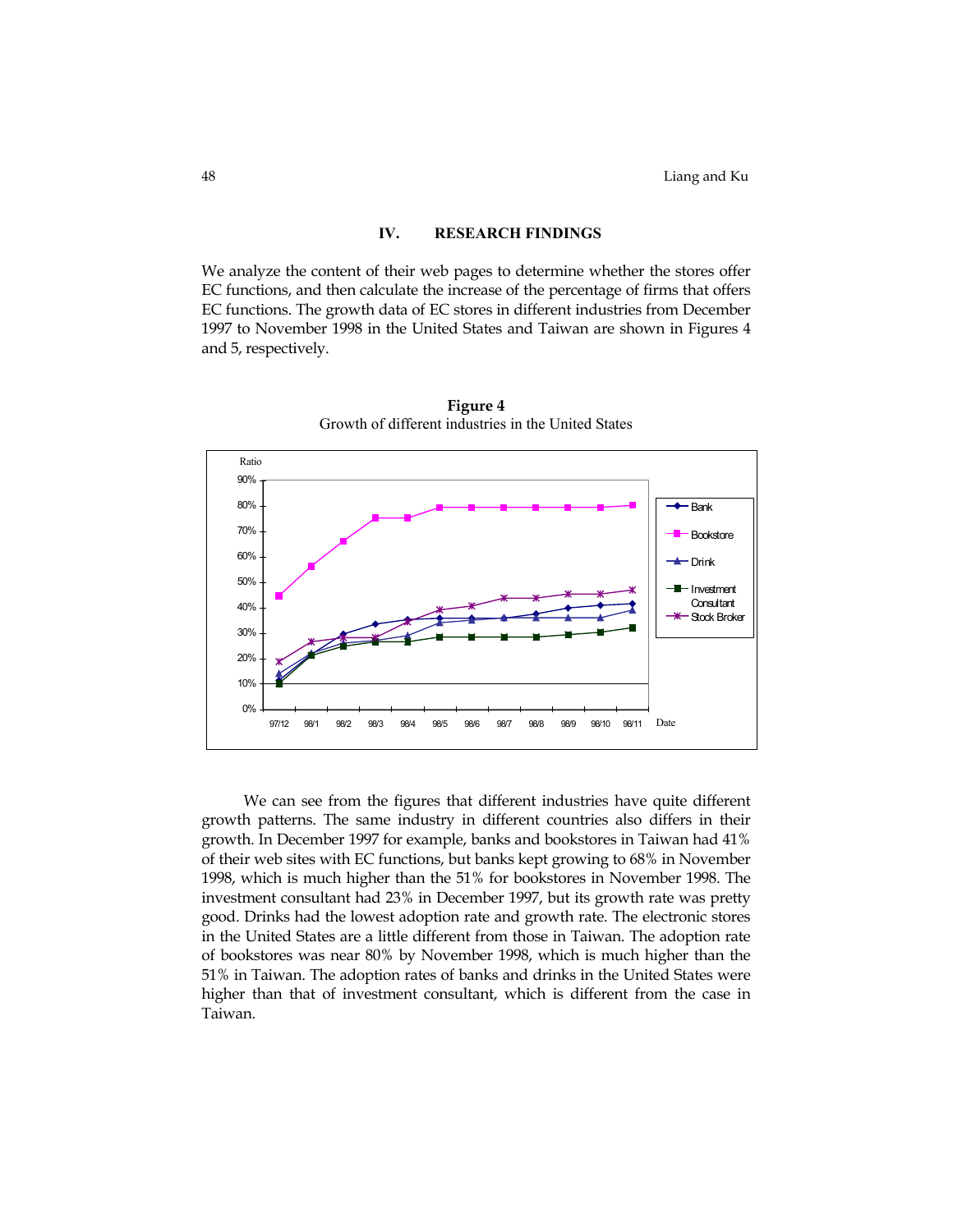

**Figure 5**  Growth of different industries in Taiwan

In order to further understand the pattern of diffusion, we applied both internal and external models to fit the data. In a previous work, Rai, et al, (1998) found that the exponential model had the best predictive capability. Therefore, we use the exponential and logistic models and estimate parameters a, b, and M using the nonlinear least square method. Tables 2 and 3 show the resulting models. Since each industry is estimated using two models. The one with the higher  $R^2$  is assume to be the better model for explaining the diffusion in the industry. In the tables, a and b are the parameters of  $g(t)$  in the model. M is the estimated ceiling of the diffusion. The higher the M value is, the more likely companies are expected to adopt EC.

The data in the tables indicate that diffusion of electronic stores in banks and bookstores in Taiwan can be explained by the internal model, which implies that the growth was primarily driven by the forces within the adopters. Growth of electronic stores in drink and investment consulting is better explained by the external model. This implies that they were primarily driven by forces other than the interaction of adopters (possible factors may be media promotion or other non-technological factors). The result in the US is similar except that the banks in the US fit the external model, instead of fitting the internal model in Taiwan. This difference shows that even the same industry may have different concerns when they adopt electronic commerce.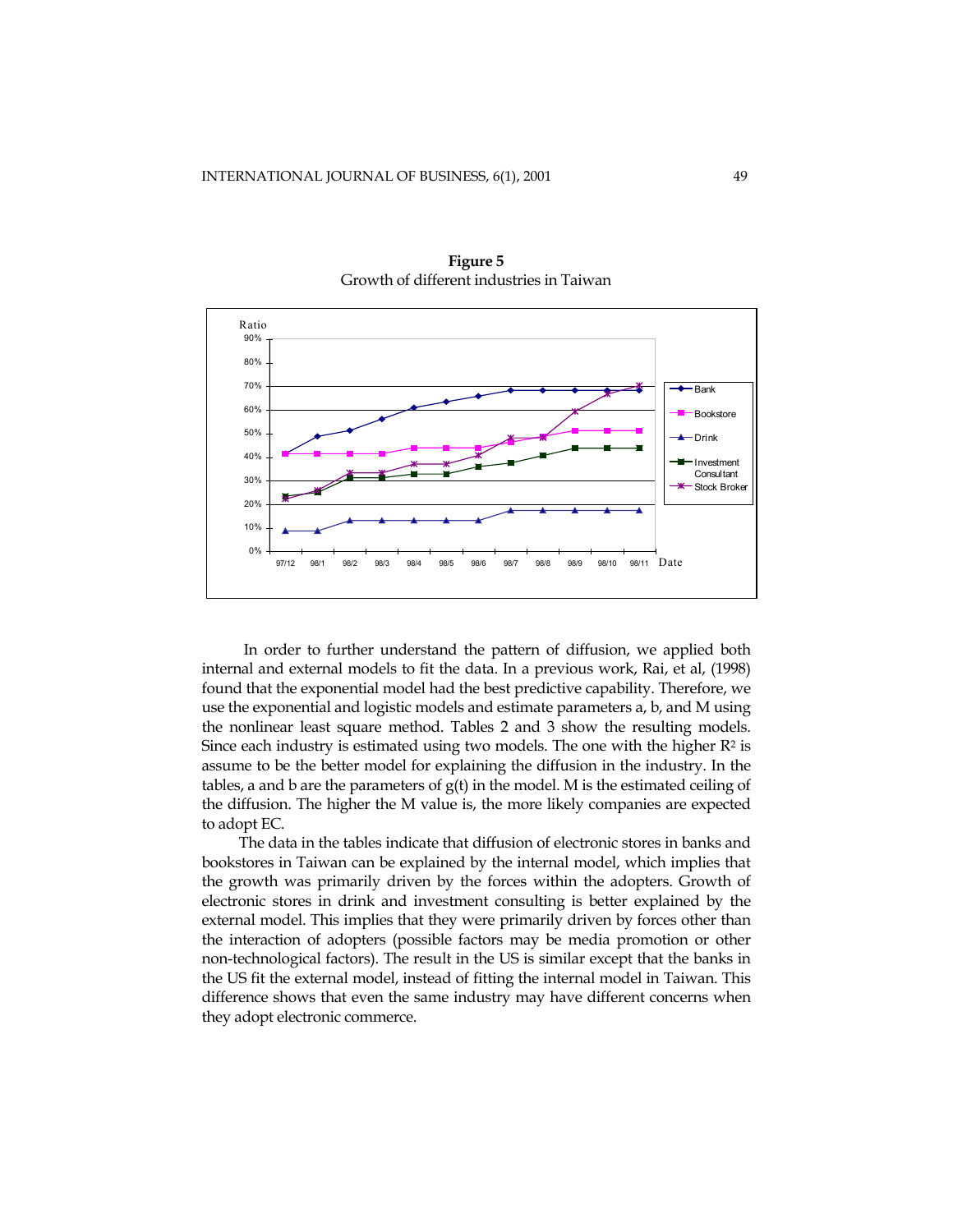| <b>Industry</b> | <b>Bookstore</b><br>Bank |      |                 |           |      |                |
|-----------------|--------------------------|------|-----------------|-----------|------|----------------|
| Model           | Parameter                | М    | R <sup>2</sup>  | Parameter | М    | R <sup>2</sup> |
| Internal (b)    | 0.5271                   | 0.70 | 0.9947          | 0.0338    |      | 0.9522         |
| External (a)    | 0.2507                   | 0.72 | 0.9923          | 0.0151    |      | 0.9467         |
| <b>Industry</b> | Drink                    |      | Inv. Consultant |           |      |                |
| Model           | Parameter                | М    | R <sup>2</sup>  | Parameter | М    | R <sup>2</sup> |
| Internal (b)    | 0.99                     | 0.2  | 0.9317          | 0.3371    | 0.52 | 0.9805         |
| External (a)    | 0.1071                   | 0.22 | 0.9339          | 0.0574    | 0.69 | 0.9812         |

**Table 2**  Diffusion models of different industries in Taiwan

| Table 3                                        |
|------------------------------------------------|
| Diffusion models of different industries in US |

| Industry     | Bank      |      |                | Bookstore             |      |                |
|--------------|-----------|------|----------------|-----------------------|------|----------------|
| Model        | Parameter | М    | $R^2$          | Parameter             | М    | R <sup>2</sup> |
| Internal (b) | 1         | 0.45 | 0.921          | 0.879                 | 0.8  | 0.9963         |
| External (a) | 0.476     | 0.42 | 0.9858         | 0.498                 | 0.81 | 0.9931         |
| Industry     | Drink     |      |                | Investment consultant |      |                |
| Model        | Parameter | М    | R <sup>2</sup> | Parameter             | М    | R <sup>2</sup> |
| Internal (b) | 0.9849    | 0.4  | 0.9747         | 0.8                   | 0.4  | 0.8306         |
| External (a) | 0.2866    | 0.39 | 0.9843         | 0.7047                | 0.33 | 0.946          |

Since M is an estimated percentage of web sites that will provide EC functions in a given predicted time period, a higher M value means that the industry is more suitable for adopting EC. The ranking of M values in Taiwan is bookstore > bank > investment consultant > drink, whereas the ranking in the US is bookstore > bank > drink > investment consultant.

A few interesting findings can be derived. First, the ranking shows that the information intensity matrix can predict the suitability of an industry for offering electronic stores. Those with higher information content in the product or information intensity in the value chain are likely to adopt EC functions. The only exception is that the drink industry has a higher adoption rate than investment consultant. After examining the drink web site in more detail, we found that a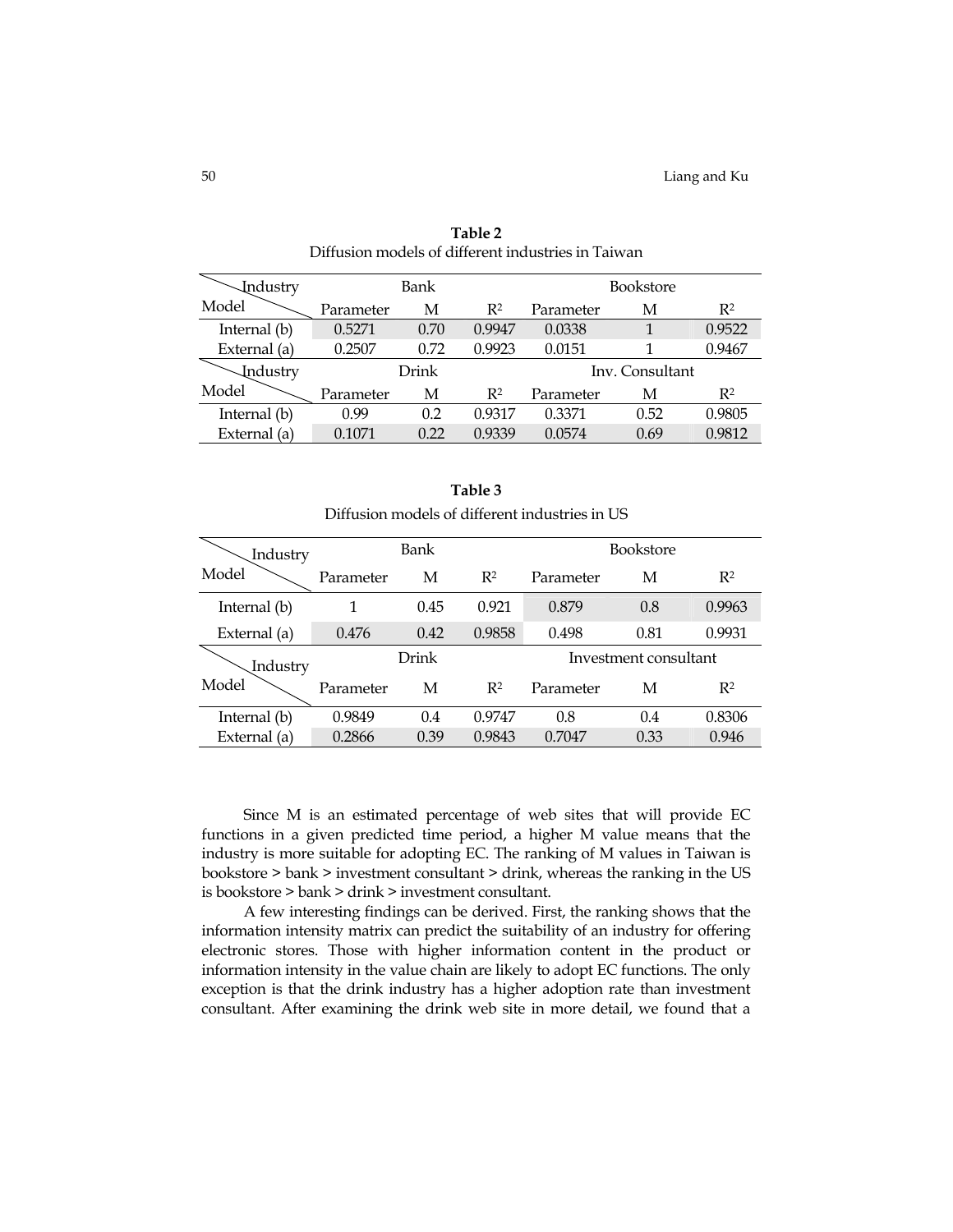significant portion of the sites in the US sold bottled water as their major items, which is not found in the web sites in Taiwan. If we exclude these sites, the rankings of drink and investment consultant become reversed. Second, differences in market characteristics do have effect on the adoption of EC functions. For instance, the banks in Taiwan may have a higher percentage of adoption rate than those in the US (0.7 vs. 0.42). This is due to the geographical difference between Taiwan and the US. Many US banks are local banks, which may not need to offer web-based EC support, while Taiwanese banks are often national banks.

Since the industry of stock brokers is similar to banks in their information properties, their growth patterns are supposed to be similar. In fact, the portion of web sites providing EC functions increased from 23% in December 1997 to 73% in November 1998 in Taiwan, and from 19% in December 1997 to 47% in November 1998 in the US. This is consistent to our prediction.

## **V. CONCLUSIONS**

In this paper, we have investigated the growth of electronic stores in bookstores, banks, investment consultants, drink, and stock brokers in the U.S. and in Taiwan. The information intensity matrix and diffusion models have been applied to analyze the data collected from December 1997 to November 1998. The industry with higher information content in their products and with higher information intensity in their value chains has a higher adoption ratio. Difference between the US and Taiwan is also found significant.

## **REFERENCES**

- Goodman S. E., Press L.I., Ruth S.R., and Rutkowski A.M., "The Global Diffusion of the Internet: Patterns and Problems," Communications of the ACM, 37:8, 1994.
- Kalakota,R. and Whinston, A.B. ,Frontiers of Electronic Commerce, Addision-Wesley, Reading, MA. 1996.
- Liang, T.P. and Huang, J.S., "An Empirical Study on Consumer Acceptance of Products in Electronic Markets: a Transaction Cost Model," Decision Support Systems, 24, 1998, pp. 29-43.
- Mahajan, V, and Muller, E., "Innovation Diffusion and New Product Growth Models in Marketing," Journal of Marketing, 1979.
- Mahajan, V, and Muller, E. and Srivastava, R. K., "Determination of Adopter Categories by Using Innovation Diffusion Models," Journal of Marketing Research, 1990.
- Mahajan, V, and Peterson R.A., Models For Innovation Diffusion, Beverly Hill, CA: Sage Publication Inc., 1985.
- Porter, M.E. and Millar, V.E., "How information gives you competitive